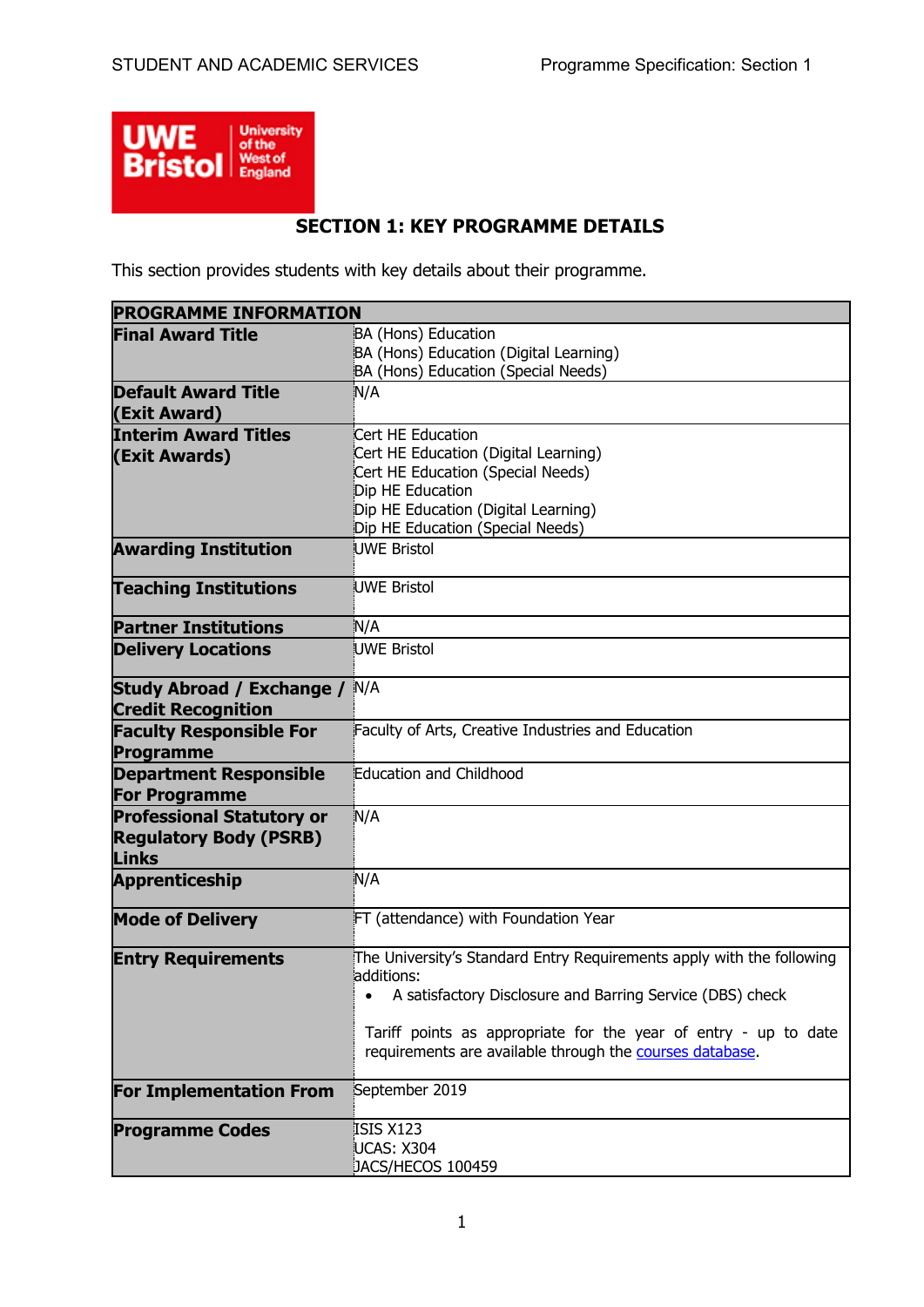| PART B: FOR STUDENT AND ACADEMIC SERVICES COMPLETION ONLY                            |            |  |  |  |  |  |
|--------------------------------------------------------------------------------------|------------|--|--|--|--|--|
| <b>First UVP Approval Date</b>                                                       | 27/03/2019 |  |  |  |  |  |
| <b>Date of Last Revalidation</b><br>(through Programme<br><b>Enhancement Review)</b> | N/A        |  |  |  |  |  |
| <b>Next Programme</b><br><b>Enhancement Review Date</b>                              | 2024/25    |  |  |  |  |  |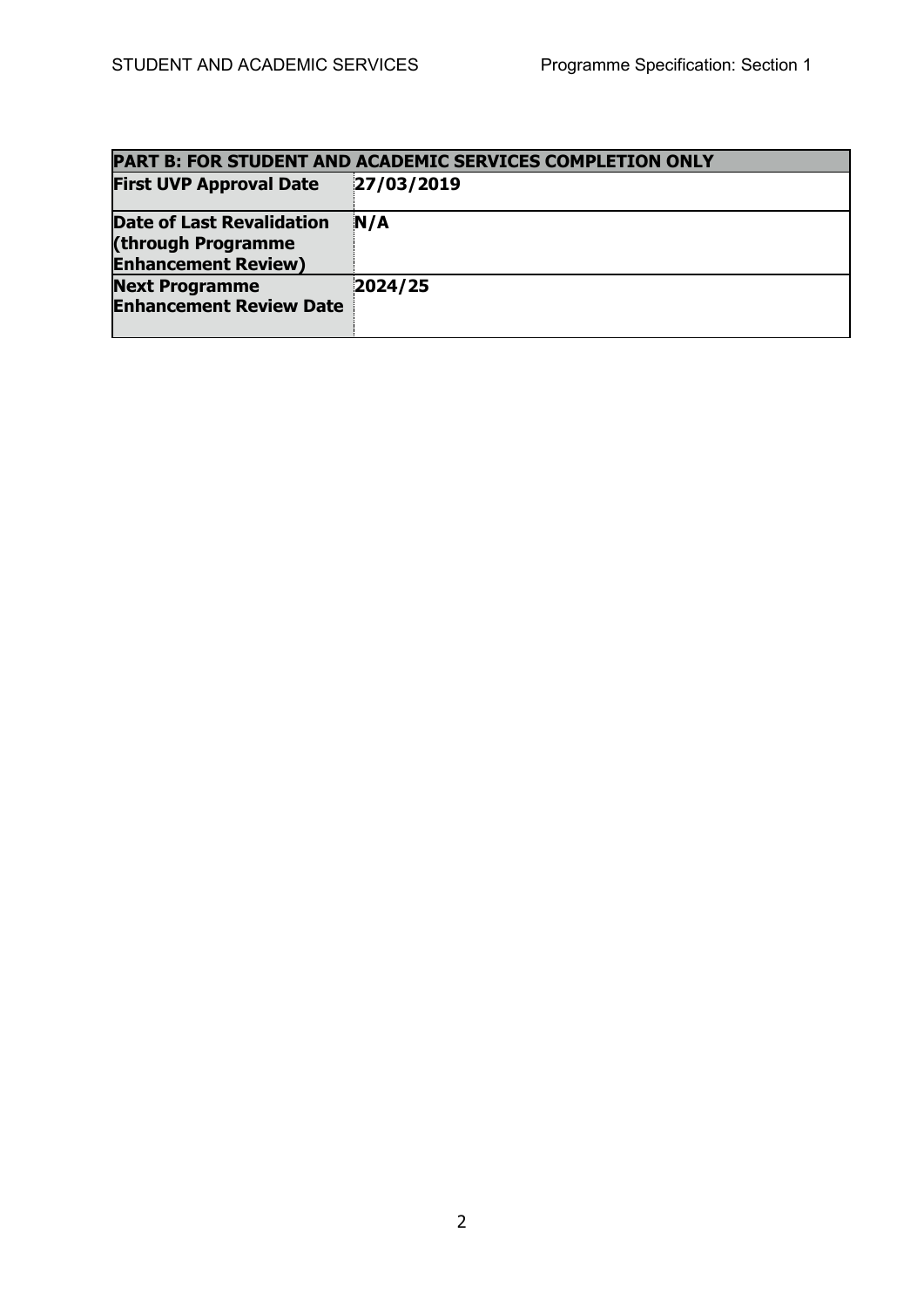# **SECTION 2: PROGRAMME OVERVIEW, AIMS and LEARNING OUTCOMES**

# **PART A: PROGRAMME OVERVIEW, AIMS and LEARNING OUTCOMES**

### **1. (Programme) Overview (c. 400 words)**

The principle aim of the Education programme is to develop graduates who have the skills, attributes and knowledge to successfully engage and enter in fields relating to education, with the option of additionally specialising in Special Needs or digital learning. A key feature of this programme is that the scope extends to learners of all ages and in all contexts, formal and informal; it is not confined to formal education systems and settings.

We aim to ensure students have a sound underpinning of theories of learning and teaching, and of the contexts of learners' lives. Someone working within the field of education who understands the key milestones of learner development, the impacts of the specific and broader conditions of learners' lives, and the social and political framing of education will have the potential to be a professional who can enrich the lives of those they work with or on behalf of, and make a meaningful difference to their profession.

This programme brings together academic and professional learning. It provides students with opportunities to explore the academic field and to develop their skills of analysis, enquiry, design, development and communication which they can then apply and evaluate in professional contexts. This blend of academic and work-based understanding and experience is central to the aims of the programme. The academic content and requirements are rigorous and will enable students to explore issues in depth to succeeed at this level and gain the skills needed to potentially progress on to post-graduate study. But it is also critical to the aims of the programme that all students experience input from those working across this field, and spend time gaining work-based experience which links to and extends their academic studies. For some students these experiences will be focused largely within the career areas which they plan to pursue whilst others may seek a wide range of experiences to provide a broad set of experiences to underpin a preferred career path, or to inform their decisions about future routes.

In addition, the second year of the programme is arranged in such a way that those who wish to spend an extended period of time in a work- based experience in the Spring term may do so; there will be a period of time when students will be able to access their academic studies remotely to enable them to be elsewhere. Students who take this opportunity may use this very differently, with some perhaps remaining in the area but in a work setting full time, whilst other may seek experiences at a distance either in the UK or overseas.

This flexibility is also a key feature of this programme and is most clearly demonstrated in the choice of pathway. Students study the same modules at level 3 and 4 and will be guided during level 4 towards deciding their direction for levels 5 and 6. Some students may decide to keep their module choices as broad as possible and to graduate with a BA(Hons) Education. Others may decide to specialise in either Special Needs or digital learning so will then select the appropriate modules in those pathways at level 5 and level 6 to graduate with BA(Hons) Education (Special Needs) or BA(Hons) Education (Digital Learning) respectively.

A further underpinning consideration in the programme design is that we ensure all the learning ambitions appear explicitly. This means that at level 3 and into level 4 we pay close attention to the need to support students to successfully transition to study at this level. Throughout the programme we support students in developing their professional skills including content, study experiences and assessement focused on preparing students to gain and success in their chosen career paths.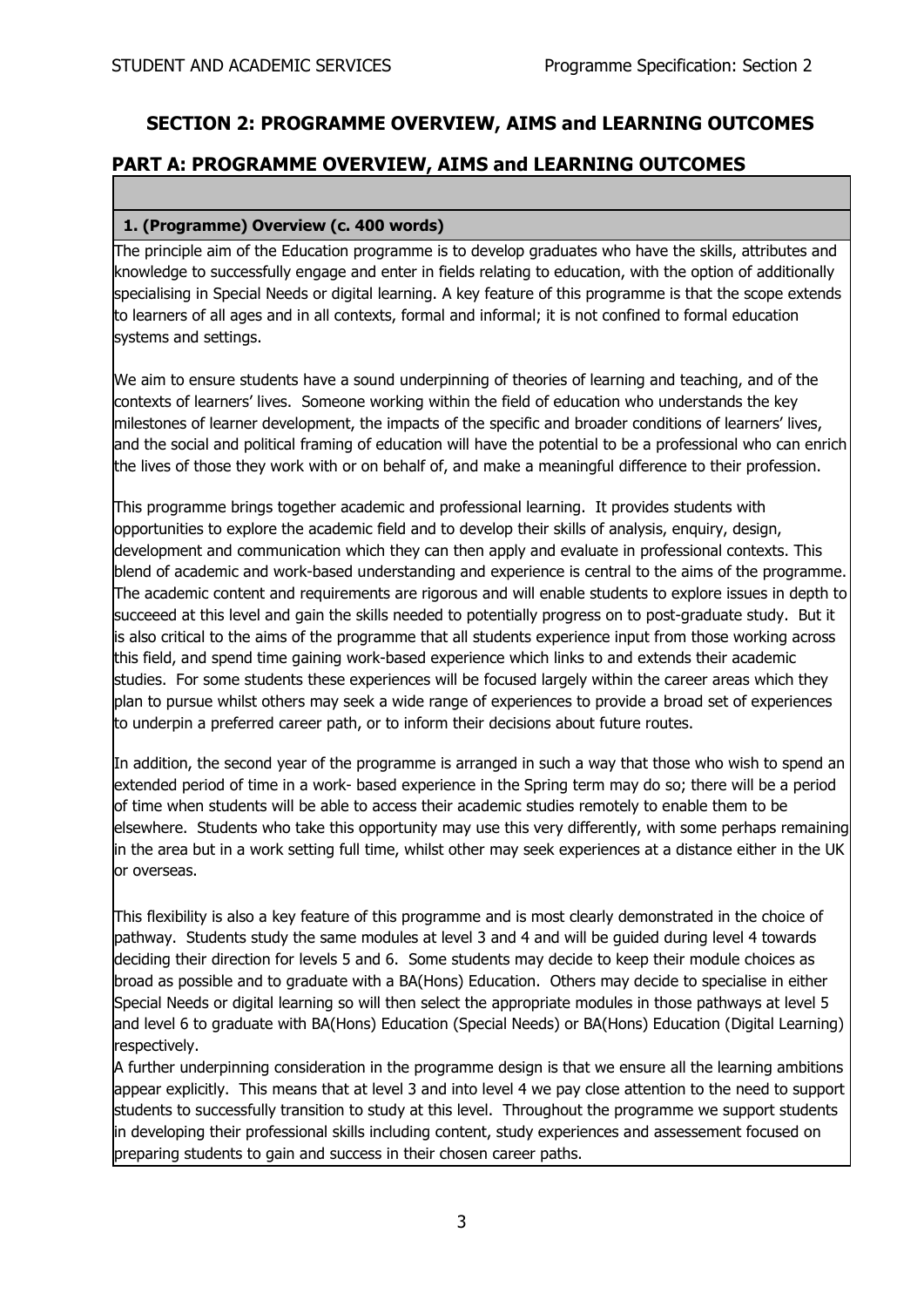The programme is predicated on the ambition that the students will be lifelong learners, who can engage thoughtfully in relevant debates and prepare themselves for future challenges. We support students on this programme to be thinkers and change agents as well as being excellent reflective professionals.

### **2. Educational Aims**

This programme aims to:

- 1. Develop students' skills and dispositions to become successful lifelong learners.
- 2. Develop students' critical engagement with questions concerning the aims and values of lifelong education and its relationship to societies and consider these in relation to policy and practice.
- 3. Support students understanding of learner development and the importance and complexity of the broad and specific contexts of learners' lives and how these can impact their wellbeing and their learning.
- 4. Provide students with an understanding of learners' individual approaches and challenges, and understand the theory and practice of inclusive pedagogy.
- 5. To provide opportunities for students to engage with a wide range of theories of learning and teaching and critically reflect on contemporary pedagogical practices and apply their understandings to a range of contexts.
- 6. To develop students' research skills, ethical understanding and practices through enquiry learning.
- 7. To develop students' understanding and application of technologies for learning and teaching.
- $8.$  To develop students' professional skills and attributes relevant to a range of contexts and future career pathways.

#### **3. Programme Learning Outcomes**

| No.             | <b>PO Text</b>                                                                                                                                                                          |
|-----------------|-----------------------------------------------------------------------------------------------------------------------------------------------------------------------------------------|
| PO <sub>1</sub> | Develop and deploy skills and dispositions needed to be successful lifelong learners                                                                                                    |
| PO <sub>2</sub> | Critically analyse the relationship between societies and aims and values of lifelong education<br>in the context of policy and practice.                                               |
| PO <sub>3</sub> | Critically engage with theories of learner development and of the impact of the broad and<br>specific contexts of learners' lives to their wellbeing and learning.                      |
| PO <sub>4</sub> | Critically engage with theory, policy and practice relevant to individual needs and inclusivity.                                                                                        |
| PO <sub>5</sub> | Critically reflect on theories of learning and teaching and contemporary pedagogical practices<br>and apply their understandings to their own learning and teaching.                    |
| PO <sub>6</sub> | Recognise and respond to philosophical and ethical issues involved in researching education,<br>and understand how to design, develop and critically reflect on an educational project. |
| PO <sub>7</sub> | Apply appropriate learning technologies and digital tools to their practice.                                                                                                            |
| PO <sub>8</sub> | Apply, critique and adapt professional skills and attributes relevant to a range of contexts and<br>future careers and professions.                                                     |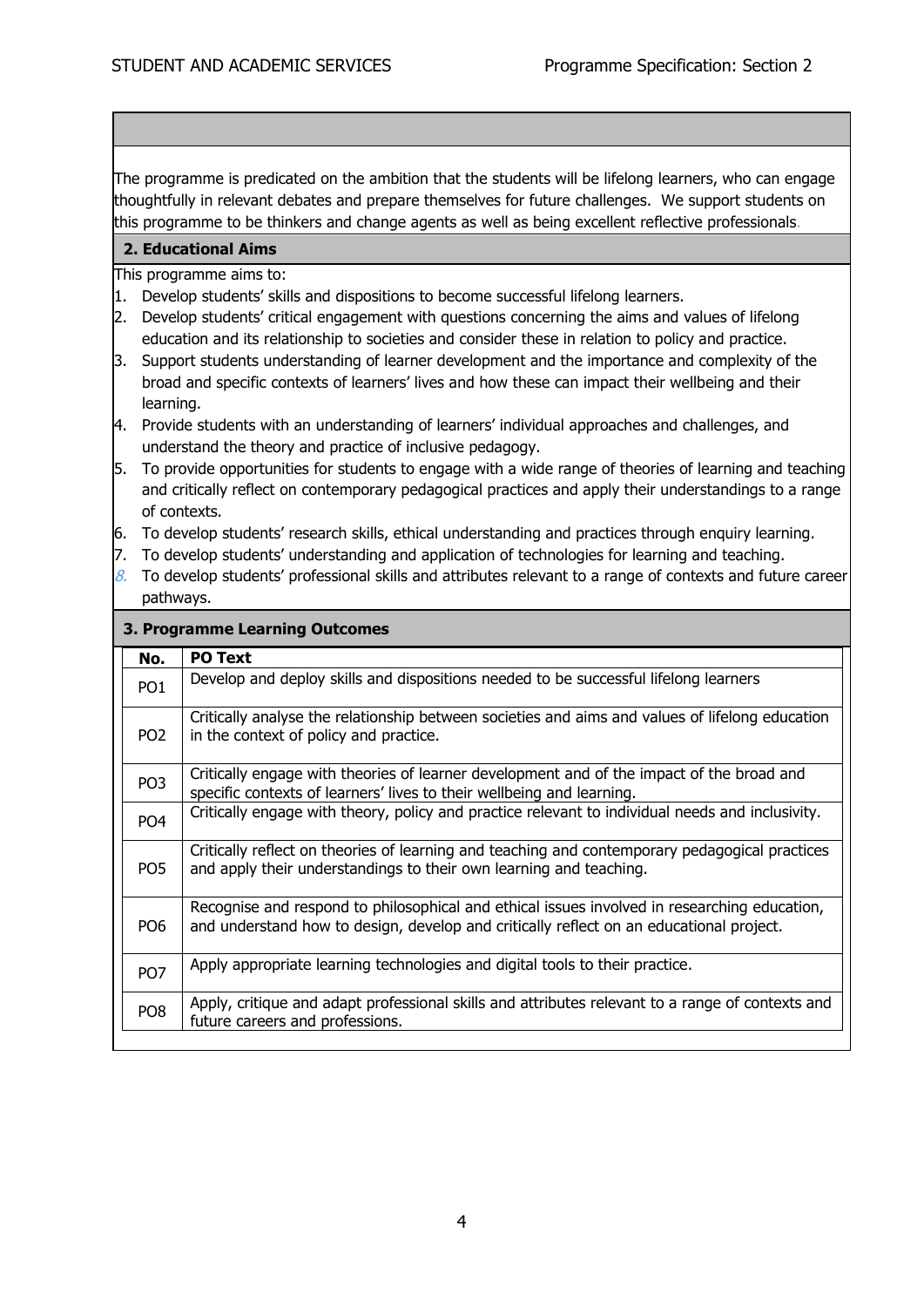# **4. Programme (Learning) Outcomes (POs) Mapping**

| <b>Programme Outcomes:</b>                                                                                                                                                                         | UTTGPL-30-0 | UTTGPE-30-0  | UTTGNB-30-0  | UTTGPK-30-0  | Module No: UTTNAV-30-1 | Module No: UTTNAW-30-1 | UTTNAY-30-1<br>Module No: | UTTNB7-30.1<br>Module No: | UTTGVG-30-2<br>Module No: | UTTGVF-30-2<br>Module No: | UTTGVJ-30-2<br>Module No: | UTTGVK-30-2<br>Module No: | UTTNB8-15-2<br>Module No: | UTTNBT-30-2<br>Module No: | UTTGVH-30-2<br>Module No: | UTTNBS-30-2<br>Module No: | UTTGV3-15-2<br>Module No: | UTTGV5-45-3<br>Module No: | UTTGV6-45-3<br>Module No: | UTTGV7-45-3<br>Module No: | UTTGVL-30-3<br>Module No: | No:UTTNBV-15-3<br>Module I | No:UTTP6N-30-3<br>Module |
|----------------------------------------------------------------------------------------------------------------------------------------------------------------------------------------------------|-------------|--------------|--------------|--------------|------------------------|------------------------|---------------------------|---------------------------|---------------------------|---------------------------|---------------------------|---------------------------|---------------------------|---------------------------|---------------------------|---------------------------|---------------------------|---------------------------|---------------------------|---------------------------|---------------------------|----------------------------|--------------------------|
| PO1: Develop and deploy skills and dispositions<br>needed to be successful lifelong learners                                                                                                       | X           | $\mathsf{x}$ | $\mathsf{x}$ | $\mathsf{x}$ | X                      | X                      | X                         | $\mathsf{x}$              | $\mathsf{x}$              | $\mathsf{x}$              | $\mathsf{x}$              | $\boldsymbol{\mathsf{x}}$ | $\mathsf{x}$              | $\mathsf{x}$              | $\mathsf{x}$              | $\mathsf{x}$              | X                         | $\mathsf{x}$              | $\mathsf{x}$              | $\mathsf{x}$              | $\mathsf{x}$              | X                          | X                        |
| PO2: Critically analyse the relationship between<br>societies and aims and values of lifelong<br>education in the context of policy and practice.                                                  |             | X            | $\mathsf{x}$ |              | X                      | X                      | $\boldsymbol{\mathsf{x}}$ | $\mathsf{x}$              |                           | $\mathsf{x}$              | $\mathsf{x}$              | $\boldsymbol{\mathsf{x}}$ | $\mathsf{x}$              | $\boldsymbol{\mathsf{x}}$ | $\boldsymbol{\mathsf{x}}$ | $\mathsf{x}$              |                           | $\mathsf{x}$              | $\mathsf{x}$              | $\boldsymbol{\mathsf{x}}$ | $\mathsf{x}$              |                            | X                        |
| PO3: Critically engage with theories of learner<br>development and of the impact of the broad and<br>specific contexts of learners' lives to their<br>wellbeing and learning.                      |             | X            |              |              | X                      | X                      | X                         | $\boldsymbol{\mathsf{x}}$ | X                         | X                         | X                         | $\boldsymbol{\mathsf{x}}$ |                           | X                         | X                         | X                         |                           | $\boldsymbol{\mathsf{x}}$ | X                         | X                         | X                         |                            | X                        |
| PO4: Critically engage with theory, policy and<br>practice relevant to individual needs and<br>inclusivity.                                                                                        |             |              | $\mathsf{x}$ |              | X                      | X                      | X                         | $\boldsymbol{\mathsf{x}}$ | $\mathsf{x}$              | $\mathsf{x}$              | $\pmb{\chi}$              | X                         | $\boldsymbol{\mathsf{X}}$ | X                         | $\mathsf{x}$              | X                         |                           | $\boldsymbol{\mathsf{x}}$ | $\mathsf{x}$              | $\pmb{\chi}$              | X                         |                            | X                        |
| PO5: Critically reflect on theories of learning and<br>teaching and contemporary pedagogical practices<br>and apply their understandings to their own<br>learning and teaching.                    |             | X            |              |              |                        | X                      | X                         | $\boldsymbol{\mathsf{x}}$ | $\boldsymbol{\mathsf{x}}$ |                           | $\boldsymbol{\mathsf{x}}$ |                           |                           | X                         | X                         | $\mathsf{x}$              |                           | $\mathsf{x}$              | $\mathsf{x}$              | $\boldsymbol{\mathsf{x}}$ | $\boldsymbol{\mathsf{x}}$ |                            | X                        |
| PO6: Recognise and respond to philosophical and<br>ethical issues involved in researching education,<br>and understand how to design, develop and<br>critically reflect on an educational project. |             |              |              |              |                        |                        |                           |                           |                           |                           |                           |                           |                           |                           |                           |                           | X                         | $\mathsf{x}$              | $\boldsymbol{\mathsf{x}}$ | $\mathsf{x}$              | $\boldsymbol{\mathsf{x}}$ | $\boldsymbol{\mathsf{x}}$  | $\mathbf{x}$             |
| PO7: Apply appropriate learning technologies and<br>digital tools to their practice.                                                                                                               |             |              |              |              |                        |                        | X                         | X                         | X                         |                           |                           |                           |                           | X                         | X                         | $\mathsf{x}$              |                           |                           |                           |                           |                           |                            | X                        |
| PO8: Apply, critique and adapt professional skills<br>and attributes relevant to a range of contexts and<br>future careers and professions.                                                        |             |              |              |              |                        |                        | X                         |                           |                           |                           |                           |                           | $\boldsymbol{\mathsf{x}}$ | X                         | X                         | X                         | X                         | x                         | X                         | X                         |                           | X                          | X                        |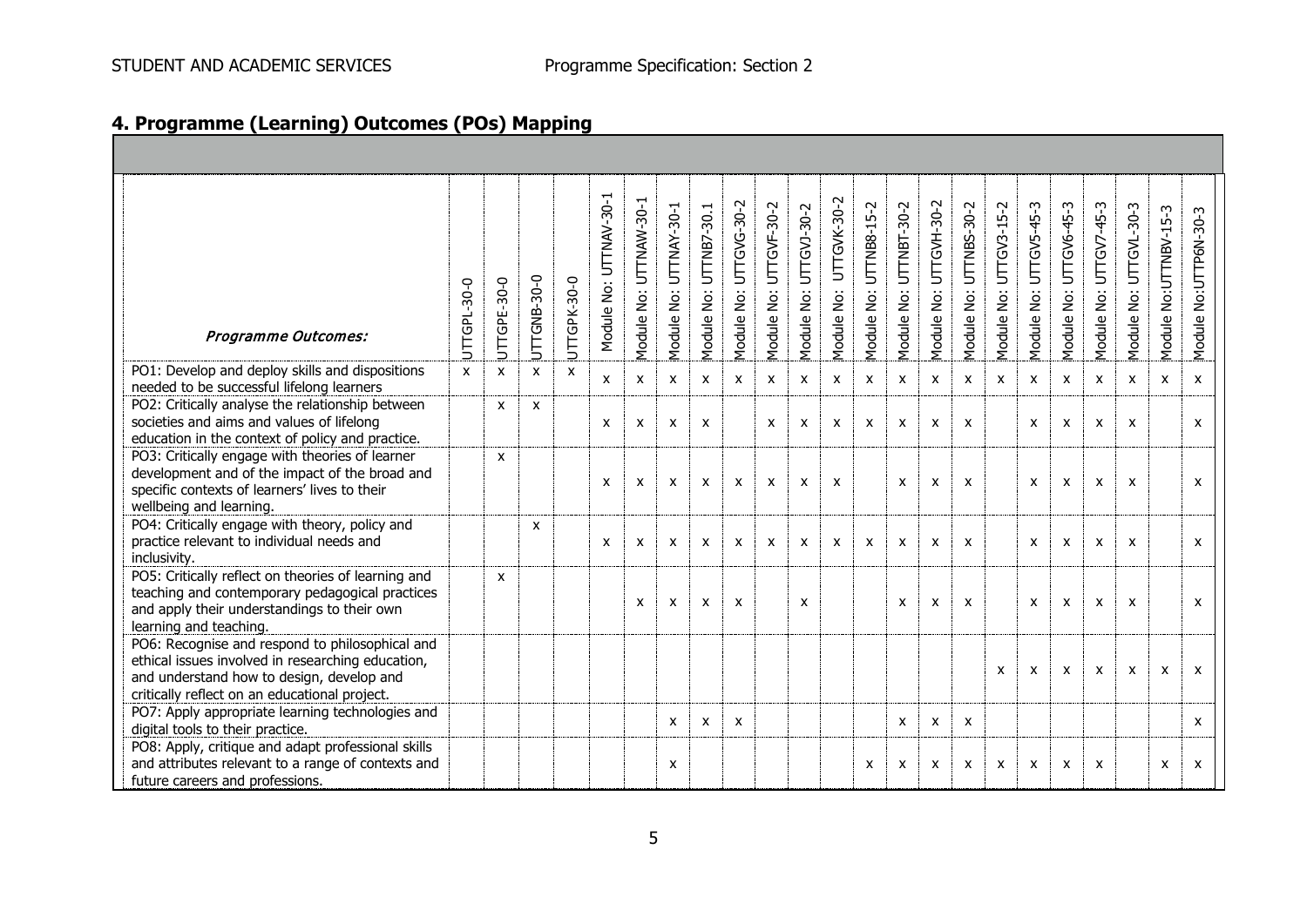# **PART B: PROGRAMME STRUCTURE – UWE delivery**

### **1. Structure (Full-time)**

This structure diagram demonstrates the student journey from entry through to Graduation for a typical **full time student** including:

- level and credit requirements
- interim award titles
- compulsory and optional modules

#### **Foundation Year Compulsory modules**

Successful completion of all level 0 modules totally 120 credits required to permit progression to level 4.

| <b>Module Code</b> | <b>Module Title</b>                  | Level | <b>Credit</b> |  |  |  |  |
|--------------------|--------------------------------------|-------|---------------|--|--|--|--|
| UTTGPL-30-0        | What is English?                     |       | 30            |  |  |  |  |
| UTTGPE-30-0        | Learners and Learning                |       | 30            |  |  |  |  |
| UTTGNB-30-0        | Childhood and Educational Landscapes |       | 30            |  |  |  |  |
| UTTGPK-30-0        | <b>Guided Studies</b>                |       | 30            |  |  |  |  |
| Ontional modules   |                                      |       |               |  |  |  |  |

### **Optional modules**

| <b>PREPRIET HIVESICS</b> |                     |       |               |  |  |  |  |  |  |
|--------------------------|---------------------|-------|---------------|--|--|--|--|--|--|
| <b>Module Code</b>       | <b>Module title</b> | Level | <b>Credit</b> |  |  |  |  |  |  |
|                          |                     |       |               |  |  |  |  |  |  |

### **Year: 1**

#### **BA(Hons) Education**

**Interim award: Cert HE Education** requires 120 credits at the appropriate level. Please refer to UWE Academic Regulations for details.

#### **Compulsory modules ALL pathways**

| Mo | ode | Mc<br>ШE<br>пте |  | $\sim$<br>ᄔ៴៴ | $\cdots$<br>ur |
|----|-----|-----------------|--|---------------|----------------|
|    |     |                 |  |               |                |

**Optional modules ALL pathways** The first 4 modules below are CORE – all students will be enrolled on them. They are indicated as optional in order to ensure that the Guided Study could be taken in place of one of them in exceptional circumstances.

| Module Code | Module title                                                                                                                   | Level | Credit |
|-------------|--------------------------------------------------------------------------------------------------------------------------------|-------|--------|
| UTTNAV-30-1 | Education, Society and Inclusivity                                                                                             | 4     | 30     |
| UTTNAW-30-1 | <b>Educational Journeys</b>                                                                                                    | 4     | 30     |
| UTTNAY-30-1 | Becoming an Educator                                                                                                           | 4     | 30     |
| UTTNB7-30-1 | <b>Exploring Digital Learning</b>                                                                                              | 4     | 30     |
|             |                                                                                                                                |       |        |
| UTTGRW-30-1 | Guided Study*<br>*Only available with the agreement of the Programme Leader to<br>make up credit in exceptional circumstances. | 4     | 30     |

### **Year: 2**

#### **BA(Hons) Education**

**Interim award: Dip HE Education** requires 240 credits at the appropriate level. Please refer to UWE Academic Regulations for details.

#### **Compulsory modules**

| Module | Code | ---<br>Module<br>l itle | AYA<br>ᄂᇰັັ | <b>Ball</b><br>edit |
|--------|------|-------------------------|-------------|---------------------|
|        |      |                         |             |                     |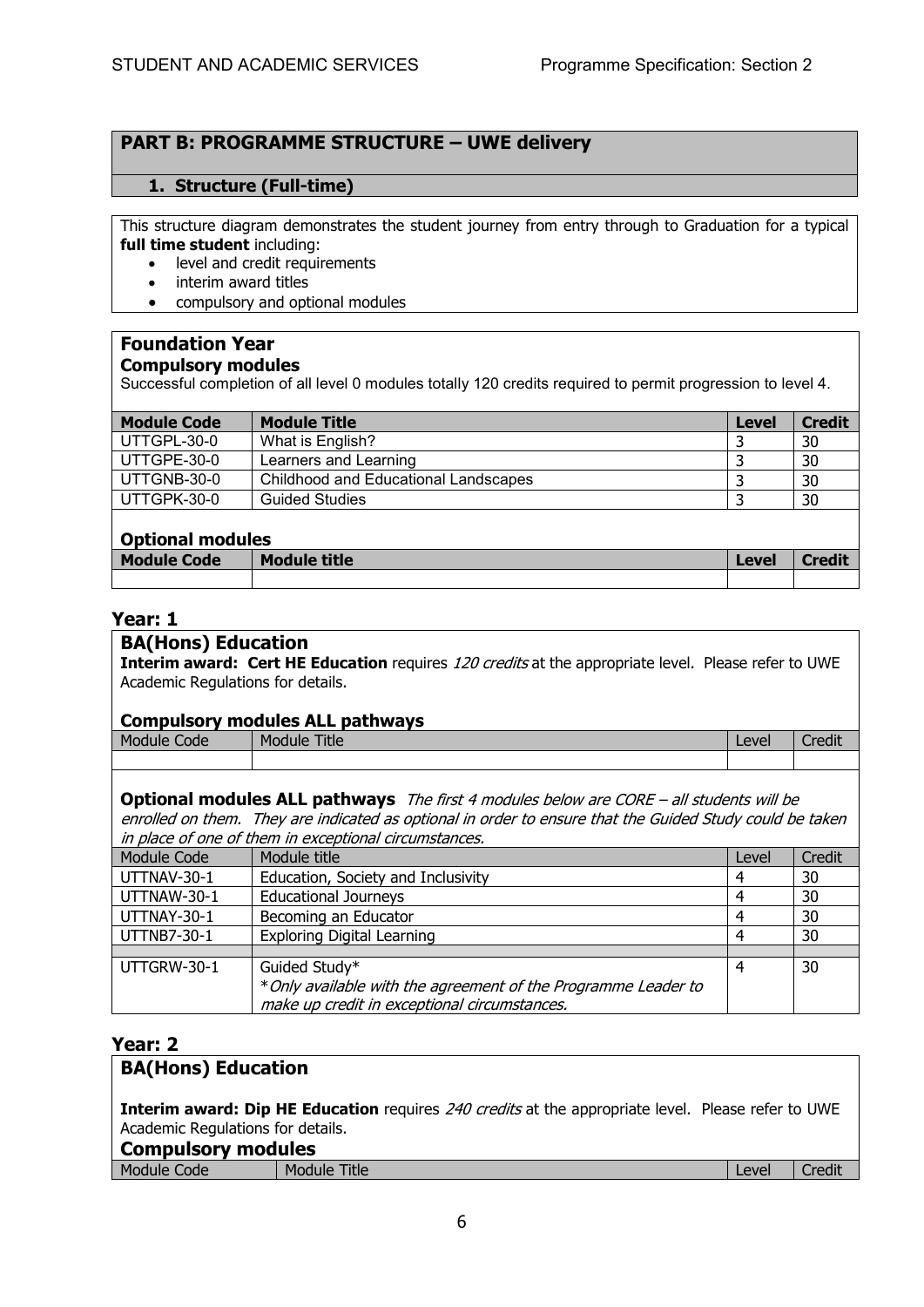| $\sim$<br>--<br>``<br>-<br>-- | rcher<br>UHII.<br>. ה<br>. | . .<br>- 11 - 11 |
|-------------------------------|----------------------------|------------------|
| ¬-<br>AL.<br>--<br>. .        | <br>OKIIIS                 | -<br>--          |

**Optional modules** The first 5 modules listed below are CORE – all students will be enrolled on a combination of 90 credits of these. They are indicated as optional in order to ensure that the Guided Study could be taken in place of one of them in exceptional circumstances.

| Module Code        | Module title                                                | Level | Credit |
|--------------------|-------------------------------------------------------------|-------|--------|
| UTTNBT-30-2        | <b>Education in Practice</b>                                |       | 30     |
|                    | and                                                         |       |        |
| UTTGVG-30-2        | Digital Learning Design OR                                  |       | 30     |
| <b>UTTGVJ-30-2</b> | <b>Meeting Diverse Needs</b>                                |       | 30     |
|                    | and                                                         |       |        |
| UTTGVF-30-2        | Digital Learning Policy and Practice OR                     | 5     | 30     |
| UTTGVK-30-2        | Special Needs Policy and Practice                           | 5     | 30     |
|                    |                                                             |       |        |
| UTTGRX-30-2        | Guided Study*                                               | 5     | 30     |
|                    | * Only available with the agreement of the Programme Leader |       |        |
|                    | to make up credit in exceptional circumstances              |       |        |
|                    |                                                             |       |        |

# **BA(Hons) Education (Special Needs)**

**Interim award: Dip HE Education (Special Needs)** requires 240 credits at the appropriate level. Please refer to UWE Academic Regulations for details.

| <b>Module Code</b> | <b>Title</b><br>Module        | Level | <b>Credit</b> |
|--------------------|-------------------------------|-------|---------------|
| <b>UTTGV3-15-2</b> | Becoming a Researcher         |       | ر_ ر          |
| UTTNB8-15-2        | <b>Skills</b><br>Professional |       | 15<br>ر_ ر    |
|                    |                               |       |               |

**Optional modules** The first 3 modules listed below are CORE – all students will be enrolled on these. They are indicated as optional in order to ensure that the Guided Study could be taken in place of one of them in exceptional circumstances.

| Module Code | Module title                                                                                                                   | Level | Credit |
|-------------|--------------------------------------------------------------------------------------------------------------------------------|-------|--------|
| UTTNBS-30-2 | Education in Practice: Special Needs                                                                                           |       | 30     |
| UTTGVJ-30-2 | <b>Meeting Diverse Needs</b>                                                                                                   |       | 30     |
| UTTGVK-30-2 | Special Needs Policy and Practice                                                                                              |       | 30     |
|             |                                                                                                                                |       |        |
| UTTGRX-30-2 | Guided Study*<br>* Only available with the agreement of the Programme Leader<br>to make up credit in exceptional circumstances |       | 30     |

# **BA(Hons) Education (Digital Learning)**

**Interim award: Dip HE Education (Digital Learning)** requires 240 credits at the appropriate level. Please refer to UWE Academic Regulations for details. **Compulsory modules** 

| COMPUTE COMPUTE    |                       |       |        |
|--------------------|-----------------------|-------|--------|
| Module Code        | Module Title          | Level | Credit |
| <b>UTTGV3-15-2</b> | Becoming a Researcher |       | ن ل    |
| <b>UTTNB8-15-2</b> | Professional Skills   |       | ∸ →    |

**Optional modules** The first 3 modules listed below are CORE – all students will be enrolled on these. They are indicated as optional in order to ensure that the Guided Study could be taken in place of one of them in exceptional circumstances.

| Module Code | Module title                            | Level | Credit |
|-------------|-----------------------------------------|-------|--------|
| UTTGVH-30-2 | Education in Practice: Digital Learning |       | 30     |
| UTTNGVG30-2 | Digital Learning Design                 |       | 30     |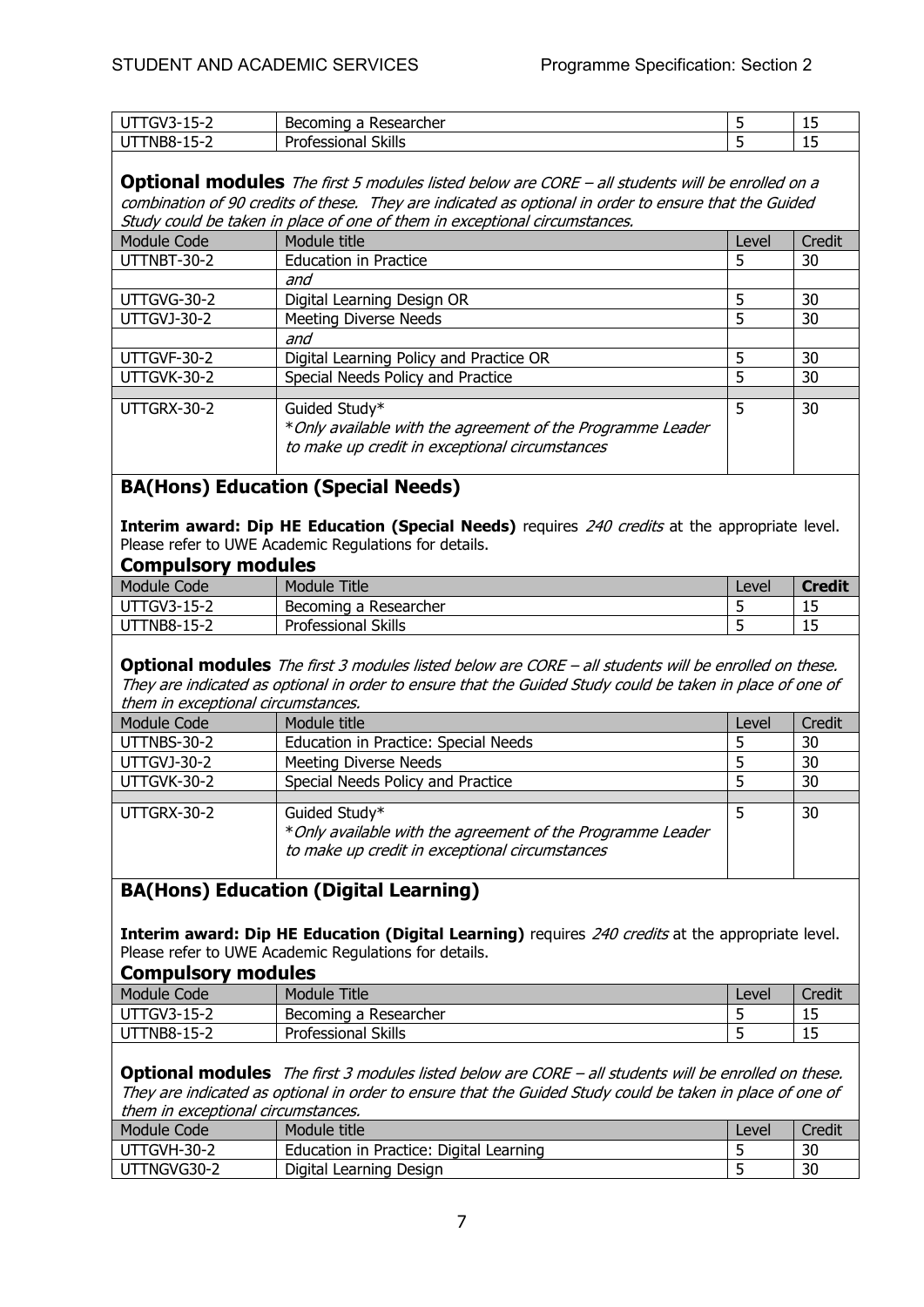| UTTGVF-30-2 | Digital Learning Policy and Practice                                                                                           | 30 |
|-------------|--------------------------------------------------------------------------------------------------------------------------------|----|
|             |                                                                                                                                |    |
| UTTGRX-30-2 | Guided Study*<br>* Only available with the agreement of the Programme Leader<br>to make up credit in exceptional circumstances | 30 |

# **Year: 3**

| <b>BA(Hons) Education</b>                                                 |                                                                                                                                                |       |        |  |
|---------------------------------------------------------------------------|------------------------------------------------------------------------------------------------------------------------------------------------|-------|--------|--|
| <b>Compulsory modules</b>                                                 |                                                                                                                                                |       |        |  |
| <b>Module Code</b>                                                        | <b>Module Title</b>                                                                                                                            | Level | Credit |  |
| <b>UTTGV5-45-3</b>                                                        | <b>Education Project</b>                                                                                                                       | 6     | 45     |  |
| UTTGVC-45-3                                                               | Guided Study**<br>** Only available with the agreement of the Programme Leader<br>in circumstances where the project module is not appropriate | 6     | 45     |  |
| <b>Compulsory modules</b>                                                 | <b>BA(Hons) Education (Special Needs)</b>                                                                                                      |       |        |  |
| <b>Module Code</b>                                                        | <b>Module Title</b>                                                                                                                            | Level | Credit |  |
| <b>UTTGV7-45-3</b>                                                        | <b>Education Project: Special Needs</b>                                                                                                        | 6     | 45     |  |
| UTTGVC-45-3                                                               | Guided Study**<br>** Only available with the agreement of the Programme Leader<br>in circumstances where the project module is not appropriate | 6     | 45     |  |
| <b>BA(Hons) Education (Digital Learning)</b><br><b>Compulsory modules</b> |                                                                                                                                                |       |        |  |
| <b>Module Code</b>                                                        | <b>Module Title</b>                                                                                                                            | Level | Credit |  |
| <b>UTTGV6-45-3</b>                                                        | <b>Education Project: Digital Learning</b>                                                                                                     | 6     | 45     |  |
|                                                                           |                                                                                                                                                |       |        |  |
| UTTGVC-45-3                                                               | Guided Study**<br>** Only available with the agreement of the Programme Leader<br>in circumstances where the project module is not appropriate | 6     | 45     |  |

# **ALL pathways**

**Optional modules** The first 3 modules listed below are CORE – all students will be enrolled on these. They are indicated as optional in order to ensure that the Guided Study could be taken in place of one of them in exceptional circumstances.

| Module Code | Module Title                                                                  | Level | Credit |
|-------------|-------------------------------------------------------------------------------|-------|--------|
| UTTGVL-30-3 | <b>International Education</b>                                                | b     | 30     |
| UTTNBV-15-3 | <b>Professional Futures</b>                                                   | b     | 15     |
| UTTP6N-30-3 | Debates in Education                                                          | b     | 30     |
|             |                                                                               |       |        |
| UTTGRY-30-3 | Guided Study *<br>* Only available with the agreement of the Programme Leader | -6    | 30     |
|             | to make up credit in exceptional circumstances                                |       |        |